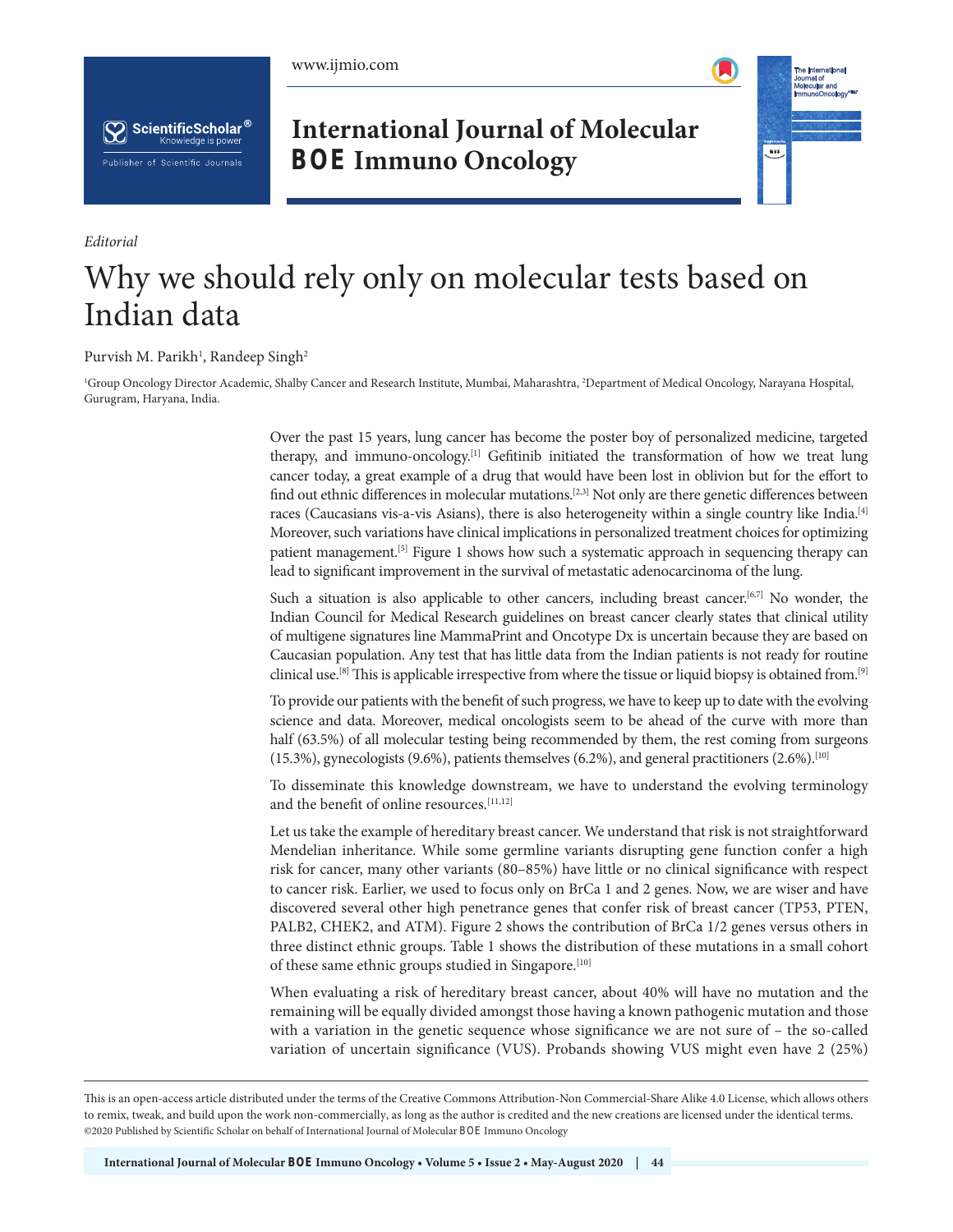

**Figure 1:** Representative overall survival in patients with adenocarcinoma lung with epidermal growth factor receptor mutation (del19).



**Figure 2:** Ethnic comparison of pathogenic mutations (%) in patients with hereditary cancers.

**Table 1:** Ethnic comparison of genes involved in hereditary pathogenic mutations.

| <b>Mutation involving</b> | Indian Middle Eastern Caucasian |    |
|---------------------------|---------------------------------|----|
| BrCa1                     |                                 |    |
| BrCa <sub>2</sub>         |                                 |    |
| TP53 and ATM              |                                 |    |
| NEN and BR1P1             |                                 |    |
| CDH1                      |                                 |    |
| Totalw                    |                                 | 12 |

or more (10%) such mutations. Moreover, the incidence of such VUS identification increases as better NGS methods are used or multigene panels become more extensive. Assigning the right certainty (either way – pathogenic or non-pathogenic) requires a careful correlation with clinical outcome IN THE SAME ETHNIC GROUP. Figure 3 shows the location of specific BrCa1 mutations amongst three ethnic groups, highlighting the differences.

The same is the case when we use molecular testing, protein expression, immunohistochemistry, or other biomarkers for assigning risk, commonly called as predictors of outcome.<sup>[13,14]</sup> We, therefore, strongly urge all academically inclined oncology



**Figure 3:** Ethnic comparison of location of pathogenic mutations in BrCa1 gene.

colleagues to join hands in pooling data from Indian patients and help make our own data more robust, reduce the redundance of VUS, and help patients be assigned to the right personalized cancer management pathway.

## **Declaration of patient consent**

Patient's consent not required as there are no patients in this study.

## **Financial support and sponsorship**

Nil.

## **Conflicts of interest**

There are no conflicts of interest.

## **REFERENCES**

- 1. Chang A, Parikh P, Thongprasert S, Tan EH, Perng RU, Ganzon D, *et al*. Gefitinib (IRESSA) in patients of Asian origin with refractory advanced non-small cell lung cancer: Subset analysis from the ISEL study. J Thorac Oncol 2006;1:847-55.
- 2. Parikh P, Chang AY, Nag S, Digumarti R, Bhattacharyya GS, Doval DC, *et al*. Clinical experience with gefitinib in Indian patients. J Thorac Oncol 2008;3:380-5.
- 3. Parikh P, Puri T. Personalized medicine: Lung cancer leads the way. Ind J Cancer 2013;50:77-9.
- 4. Prabhash K, Parikh PM, Rajappa SJ, Noronha V, Joshi A, Aggarwal S, *et al*. Patterns of epidermal growth factor receptor testing across 111 tertiary care centers in India: Result of a questionnaire-based survey. South Asian J Cancer 2018;7:203-6.
- 5. Parikh PM. Editorial-T790M mutation and clinical outcomes with genuine osimertinib. Indian J Med Paediatr Oncol 2019;40:7-8.
- 6. Rangarajan B, Shet T, Wadasadawala T, Nair NS, Sairam RM, Hingmire SS, *et al*. Breast cancer: An overview of published Indian data. South Asian J Cancer 2016;5:86-92.
- 7. Parikh PM, Wadhwa J, Minhas S, Gupta A, Mittal S, Ranjan S, *et al*. Practical consensus recommendation on when to do BRCA testing. South Asian J Cancer 2018;7:106-9.
- 8. ICMR Guidelines on Breast Cancer. Available from: https:// www.icmr.nic.in/sites/default/files/guidelines/Breast\_Cancer. pdf. [Last accessed on 2020 Feb 20].